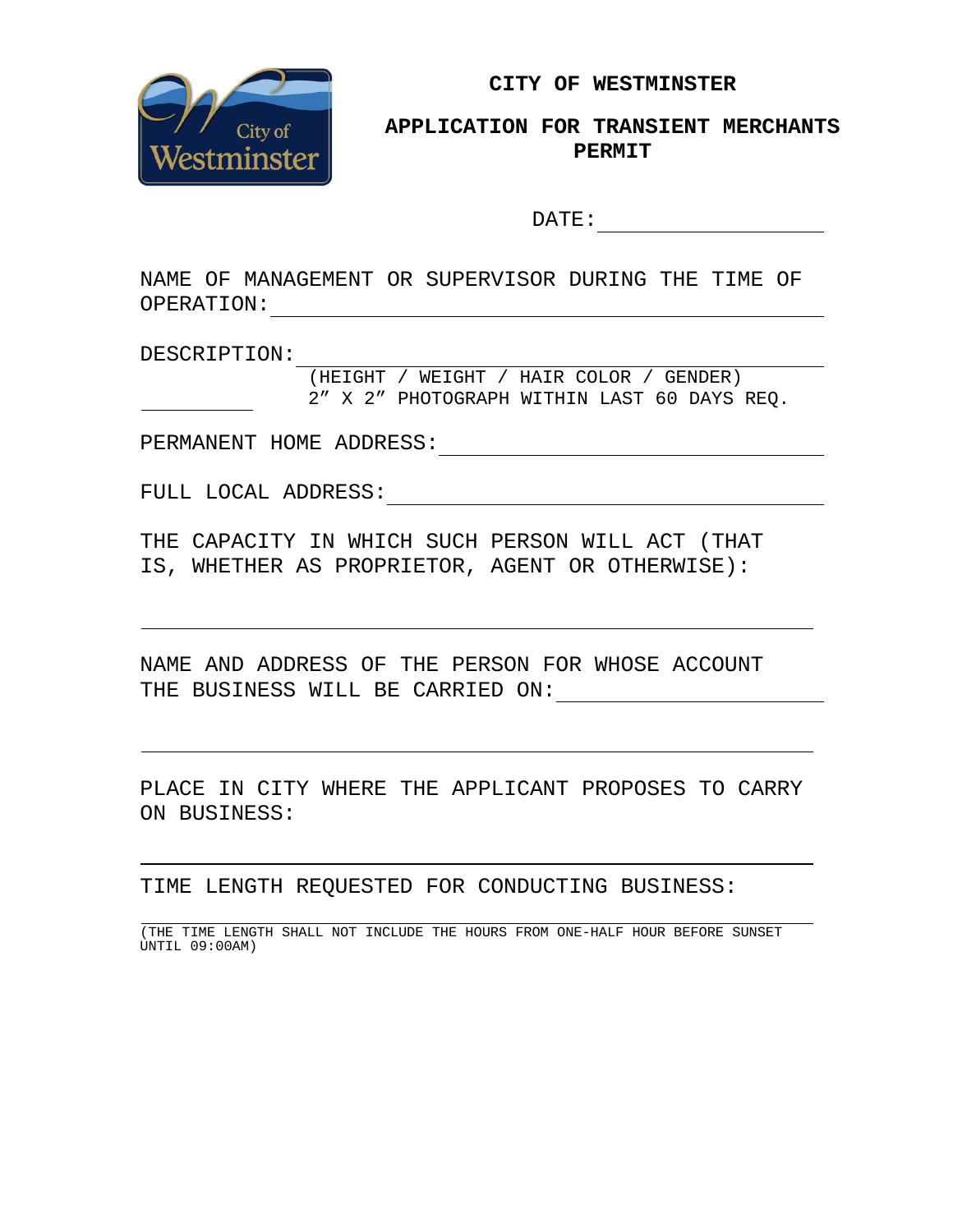BRIEF DESCRIPTION OF THE NATURE, CHARACTER AND QUALITY OF THE GOODS TO BE SOLD OR OFFERED FOR SALE:

HAVE YOU BEEN CONVICTED OF ANY CRIME OR MISDEMEANOR OR VIOLATION OF ANY MUNICIPAL ORDINANCE. IF SO, THE NATURE AND THE PUNISHMENT OR PENALTY ASSESSED.

YOU MUST HAVE WRITTEN PERMISSION FROM THE MANAGER, SUPERVISOR, OWNER OR OTHER APPROPRIATE OFFICER OR AGENT OF ANY PLACE OF BUSINESS OR PRIVATE PROPERTY ON WHICH THE TRANSIENT MERCHANT ANTICIPATES DOING BUSINESS. THE WRITTEN PERMISSION FROM SUCH OFFICER OR AGENT SHALL SPELL OUT THE TIMES AND LOCATION OF SUCH PERMITTED ACTIVITY

SUCH OTHER RELEVANT INFORMATION AS MAY BE REQUIRED FOR THE INVESTIGATION OF THE APPLICANT.

NO PERMIT SHALL BE ISSUED UNTIL THE EXPIRATION OF **SIXTY (60) DAYS** FROM THE WRITTEN APPLICATION FOR THE PERMIT IS SUBMITTED.

# **INITIAL AT THE BEGINNING OF EACH SECTION TO CONFIRM THAT YOU READ AND UNDERSTAND.**

#### **Definitions.**

## Initial

The following words, terms and phrases, when used in this division, shall have the meanings ascribed to them in this section, except where the context clearly indicates a different meaning:

*Transient merchant* means any person who sells or purchases goods, wares, merchandise, or anything of value, and who for himself or as an agent for another, rents, erects, purchases, uses or occupies any room, building or other structure or place, including but not limited to parking lots, shopping centers, sidewalks or any other public area, for the purpose of purchasing, selling or offering for sale anything of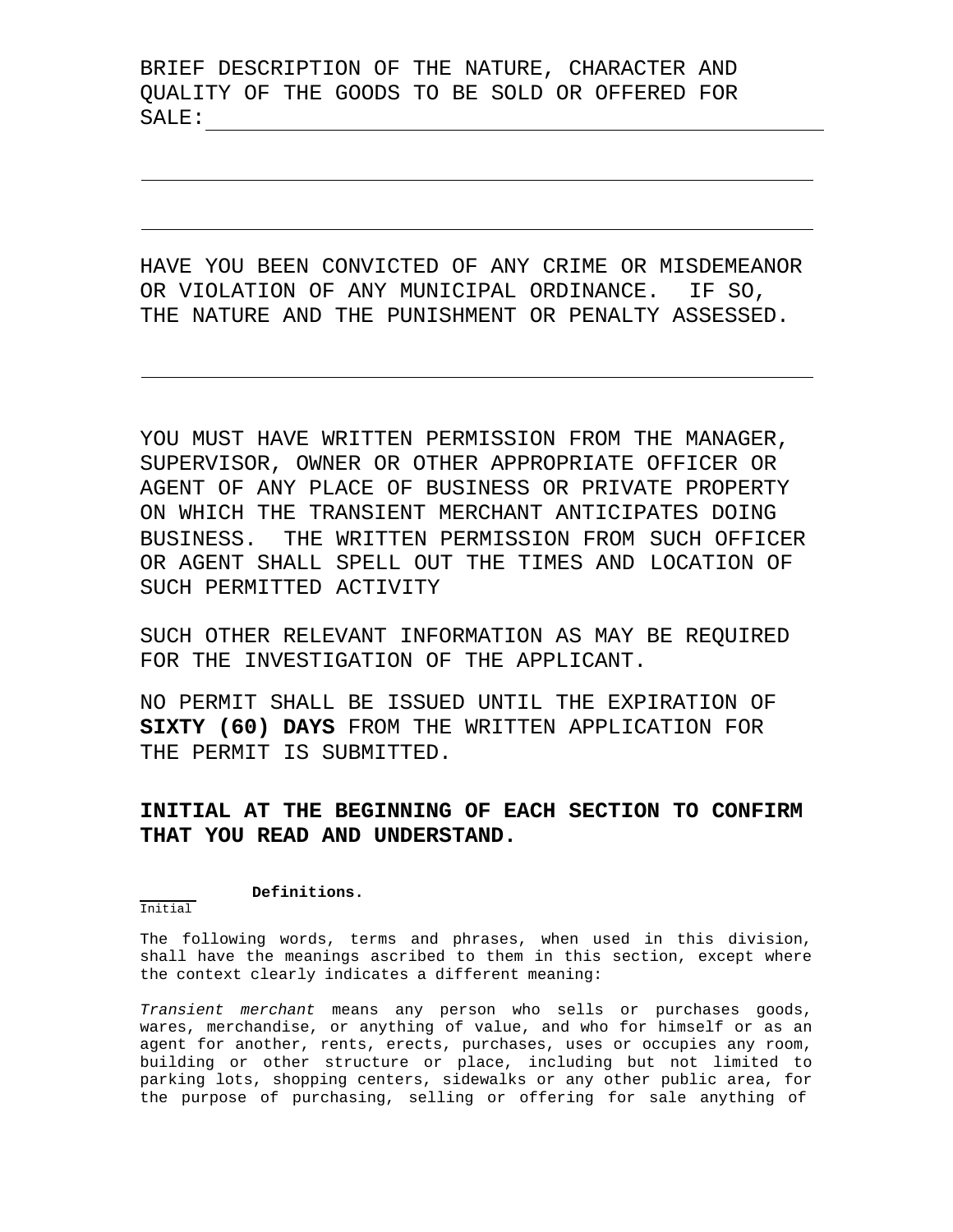value at such location without the intention of establishing a permanent business thereat.

#### **Permit required; fee; exceptions.**

Initial

- (a) Each transient merchant shall obtain a city transient merchant's permit prior to offering goods, wares, merchandise or anything of value for sale. The fee for the permit shall be fixed from time to time by the city council and is set forth in the fee schedule in adopted by council.
- (b) The provisions of this section shall not apply to:

(1) Solicitations, sales or distributions by charitable, educational or religious organizations and other eleemosynary organizations exempt from federal income tax under Internal Revenue Code section 501(c), or persons representing such organizations. Nor shall it apply to vendors associated with any festival or event sanctioned by the City; provided however, that the organization in charge of said event approves the vendor.

(2) Solicitations, sales or distribution of produce grown or prepared by the person displaying them, provided such person certifies to and agrees that his tax records may be audited to verify the certification.

### **Violations.**

Initial

Any violation of the terms and limits set out in the sworn application which the transient merchant fills out shall be a misdemeanor. Violations shall include, but not be limited to, operating in places other than those stated on the application, operation on private property without written permission from the appropriate party, operation beyond the time limits stated in such written application, and operation on any public right-of-way.

### **DENIAL, REVOCATION, HEARING AND APPEALS**

**Notice of denial or revocation; hearing; appeals.**

- Initial
- (a) Notice. Where grounds exist to deny or revoke a permit under this article, the city financial officer shall provide written notice to the permittee or applicant setting forth the grounds, revoking the permit or denying the application effective 45 days from the date of the notice, and advising the permittee or applicant of appeal procedures.
- (b) Hearing. The applicant or permittee may, within five working days from the date of the notice, request a hearing to contest the grounds or request an extension of time to cease the permitted activity. The hearing shall be held within 15 days unless